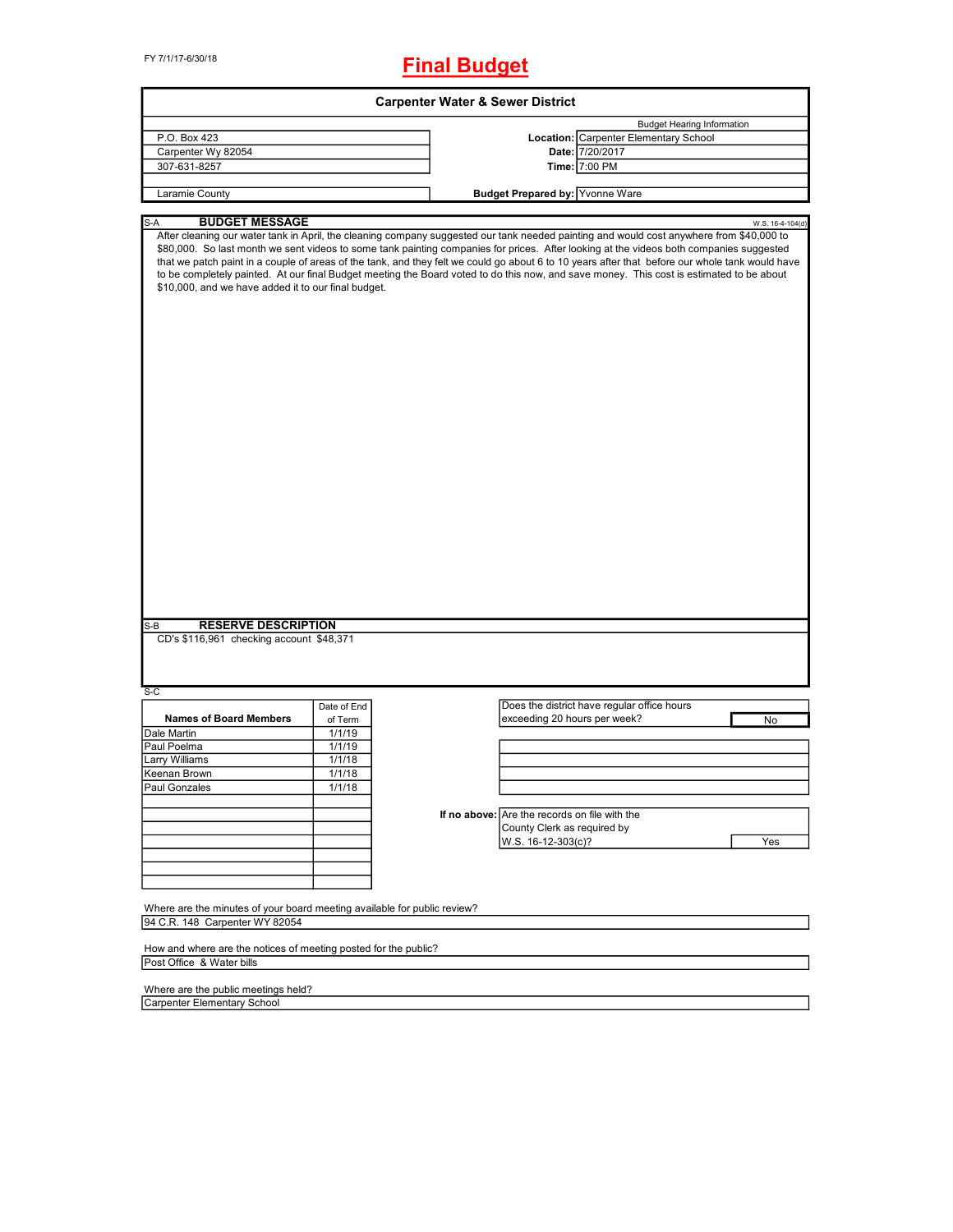# **FINAL BUDGET SUMMARY**

|       | <b>OVERVIEW</b>                                             | 2015-2016<br>Actual | 2016-2017<br>Estimated | 2017-2018<br>Proposed | Final Approval |
|-------|-------------------------------------------------------------|---------------------|------------------------|-----------------------|----------------|
|       |                                                             |                     |                        |                       |                |
| $S-1$ | <b>Total Budgeted Expenditures</b>                          | \$54,618            | \$27,435               | \$39,431              | \$39,431       |
| $S-2$ | <b>Total Principal to Pay on Debt</b>                       | \$0                 | \$0                    | \$0                   | \$0            |
| $S-3$ | <b>Total Change to Restricted Funds</b>                     | \$0                 | \$0                    | \$0                   | \$0            |
|       |                                                             |                     |                        |                       |                |
| $S-4$ | <b>Total General Fund and Forecasted Revenues Available</b> | \$191,040           | \$190.774              | \$178.401             | \$178,401      |
|       |                                                             |                     |                        |                       |                |
| $S-5$ | Amount requested from County Commissioners                  | \$6,425             | \$6,500                | \$6,500               | \$6,500        |
|       |                                                             |                     |                        |                       |                |
| $S-6$ | <b>Additional Funding Needed:</b>                           |                     |                        | \$0                   | \$0            |

|                            | <b>REVENUE SUMMARY</b>                       | 2015-2016 | 2016-2017 | 2017-2018 | <b>Final Approval</b>            |
|----------------------------|----------------------------------------------|-----------|-----------|-----------|----------------------------------|
|                            |                                              | Actual    | Estimated | Proposed  |                                  |
|                            |                                              |           |           |           |                                  |
| $S-7$                      | <b>Operating Revenues</b>                    | \$16,272  | \$17,500  | \$18,000  | \$18,000                         |
| $S-8$                      | Tax levy (From the County Treasurer)         | \$6,425   | \$6,500   | \$6,500   | \$6,500                          |
| $S-9$                      | <b>Government Support</b>                    | \$0       | \$0       | \$0       | \$0                              |
| $S-10$                     | <b>Grants</b>                                | \$0       | \$0       | \$0       | \$0                              |
| $S-11$                     | Other County Support (Not from Co. Treas.)   | \$0       | \$0       | \$0       | \$0                              |
| $S-12$                     | <b>Miscellaneous</b>                         | \$1,275   | \$1,442   | \$1,500   | \$1,500                          |
| $S-13$                     | <b>Other Forecasted Revenue</b>              | \$0       | \$0       | \$0       | \$0                              |
| $S-14$                     | <b>Total Revenue</b>                         | \$23.972  | \$25.442  | \$26,000  | \$26,000                         |
| FY 7/1/17-6/30/18          |                                              |           |           |           | Carpenter Water & Sewer District |
| <b>EXPENDITURE SUMMARY</b> |                                              | 2015-2016 | 2016-2017 | 2017-2018 |                                  |
|                            |                                              | Actual    | Estimated | Proposed  | <b>Final Approval</b>            |
|                            |                                              |           |           |           |                                  |
| $S-15$                     | <b>Capital Outlay</b>                        | \$27.783  | \$0       | \$0       | \$0                              |
| $S-16$                     | <b>Interest and Fees On Debt</b>             | \$0       | \$0       | \$0       | \$0                              |
| $S-17$                     | <b>Administration</b>                        | \$2,777   | \$2,964   | \$3,045   | \$3,045                          |
| $S-18$                     | <b>Operations</b>                            | \$20,382  | \$20,695  | \$32,510  | \$32,510                         |
| $S-19$                     | <b>Indirect Costs</b>                        | \$3,676   | \$3,776   | \$3,876   | \$3,876                          |
|                            |                                              |           |           |           |                                  |
| $S-20$                     | <b>Total Expenditures</b>                    | \$54,618  | \$27,435  | \$39,431  | \$39,431                         |
|                            |                                              | 2015-2016 | 2016-2017 | 2017-2018 |                                  |
|                            | <b>DEBT SUMMARY</b>                          | Actual    | Estimated | Proposed  | <b>Final Approval</b>            |
|                            |                                              |           |           |           |                                  |
| $S-21$                     | <b>Principal Paid on Debt</b>                | \$0       | \$0       | \$0       | \$0                              |
|                            |                                              | 2015-2016 | 2016-2017 | 2017-2018 |                                  |
|                            | <b>CASH AND INVESTMENTS</b>                  | Actual    | Estimated | Proposed  | <b>Final Approval</b>            |
|                            |                                              |           |           |           |                                  |
| $S-22$                     | TOTAL GENERAL FUNDS                          | \$167,068 | \$165,332 | \$152,401 | \$152,401                        |
|                            | <b>Summary of Reserve Funds</b>              |           |           |           |                                  |
| $S-23$                     | <b>Beginning Balance in Reserve Accounts</b> |           |           |           |                                  |
| $S-24$                     | a. Depreciation Reserve                      | \$0       | \$0       | \$0       | \$0                              |
| $S-25$                     | b. Other Reserve                             | \$0       | \$0       | \$0       | \$0                              |
| $S-26$                     | c. Emergency Reserve (Cash)                  | \$0       | \$0       | \$0       | \$0                              |
|                            | Total Reserves (a+b+c)                       | \$0       | \$0       | \$0       | \$0                              |
| $S-27$                     | Amount to be added                           |           |           |           |                                  |
| $S-28$                     | a. Depreciation Reserve                      | \$0       | \$0       | \$0       | \$0                              |
| $S-29$                     | b. Other Reserve                             | \$0       | \$0       | \$0       | \$0                              |
| $S-30$                     | c. Emergency Reserve (Cash)                  | \$0       | \$0       | \$0       | \$0                              |
|                            | Total to be added (a+b+c)                    | \$0       | \$0       | \$0       | \$0                              |
|                            |                                              |           |           |           |                                  |
|                            |                                              |           |           |           | \$0                              |
| $S-31$                     | <b>Subtotal</b>                              | \$0       | \$0       | \$0       |                                  |
| $S-32$                     | Less Total to be spent                       | \$0       | \$0       | \$0       | \$0                              |
| $S-33$                     | TOTAL RESERVES AT END OF FISCAL YEAR         | \$0       | \$0       | \$0       | \$0                              |

*Budget Officer / District Official (if not same as "Submitted by")*

Date adopted by Special District

Carpenter Wy 82054 **DISTRICT ADDRESS:** P.O. Box 423 **PREPARED BY:** Yvonne Ware

**DISTRICT PHONE:** 307-631-8257

3/27/17 *Form approved by Wyoming Department of Audit, Public Funds Division* Prepared in compliance with the Uniform Municipal Fiscal Procedures Act (W.S. 16-4-101 through 124) as it applies.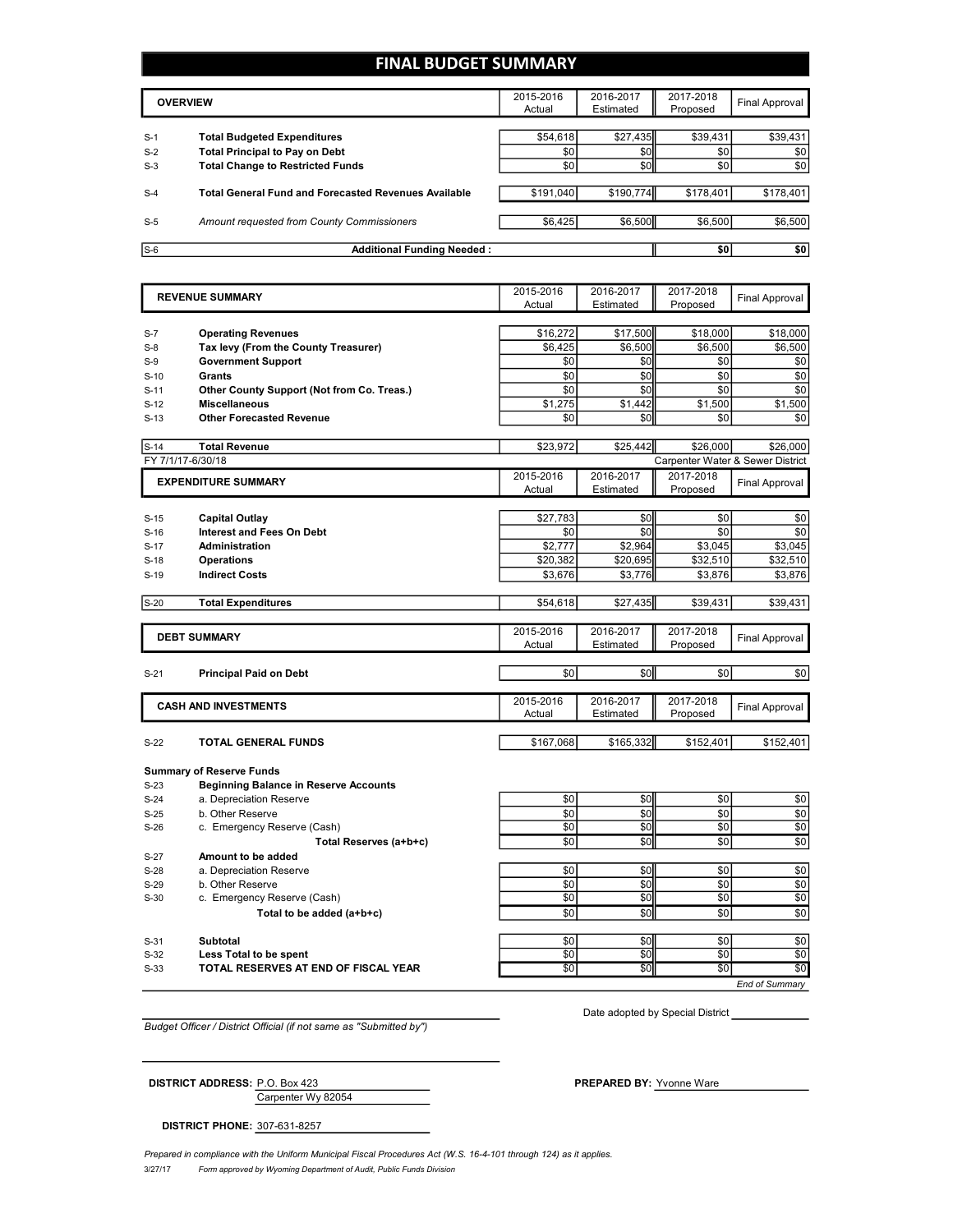# **Final Budget**

Carpenter Water & Sewer District

**NAME OF DISTRICT/BOARD**

**FYE** 6/30/2018

|                              | PROPERTY TAXES AND ASSESSMENTS                 |                     |                        |                       |                       |
|------------------------------|------------------------------------------------|---------------------|------------------------|-----------------------|-----------------------|
|                              |                                                | 2015-2016<br>Actual | 2016-2017<br>Estimated | 2017-2018<br>Proposed | <b>Final Approval</b> |
| $R-1$                        | <b>Property Taxes and Assessments Received</b> |                     |                        |                       |                       |
| $R-1.1$                      | Tax Levy (From the County Treasurer)           | \$6,425             | \$6,500                | \$6,500               | \$6,500               |
| $R-1.2$                      | Other County Support                           | \$0                 | \$0                    | \$0                   |                       |
|                              | <b>FORECASTED REVENUE</b>                      |                     |                        |                       |                       |
|                              |                                                | 2015-2016           | 2016-2017              | 2017-2018             | <b>Final Approval</b> |
|                              |                                                | Actual              | Estimated              | Proposed              |                       |
| $R-2$                        | <b>Revenues from Other Governments</b>         |                     |                        |                       |                       |
| $R-2.1$                      | State Aid                                      |                     |                        |                       |                       |
| $R-2.2$                      | Additional County Aid (non-treasurer)          |                     |                        |                       |                       |
| $R-2.3$                      | City (or Town) Aid                             |                     |                        |                       |                       |
| $R-2.4$                      | Other (Specify)                                |                     |                        |                       |                       |
| $R-2.5$                      | <b>Total Government Support</b>                | $\overline{30}$     | \$0                    | \$0                   | \$0                   |
| $R-3$                        | <b>Operating Revenues</b>                      |                     |                        |                       |                       |
| $R-3.1$                      | <b>Customer Charges</b>                        | \$16,272            | \$17,500               | \$18,000              | \$18,000              |
| $R-3.2$                      | Sales of Goods or Services                     |                     |                        |                       |                       |
| $R-3.3$                      | <b>Other Assessments</b>                       |                     |                        |                       |                       |
| $R - 3.4$<br>Grants<br>$R-4$ | <b>Total Operating Revenues</b>                | \$16,272            | \$17,500               | \$18,000              | \$18,000              |
| $R-4.1$                      | <b>Direct Federal Grants</b>                   |                     |                        |                       |                       |
| $R-4.2$                      | <b>Federal Grants thru State Agencies</b>      |                     |                        |                       |                       |
| $R-4.3$                      | <b>Grants from State Agencies</b>              |                     |                        |                       |                       |
| $R-4.4$                      | <b>Total Grants</b>                            | $\overline{30}$     | \$0                    | \$0                   | \$0                   |
| $R-5$                        | <b>Miscellaneous Revenue</b>                   |                     |                        |                       |                       |
| $R-5.1$                      | Interest                                       |                     |                        |                       |                       |
| $R-5.2$                      | Other: Specify                                 | \$1,275             | \$1,442                | \$1,500               | \$1,500               |
| $R-5.3$                      | Other: Additional                              |                     |                        |                       |                       |
| $R-5.4$                      | <b>Total Miscellaneous</b>                     | \$1,275             | \$1,442                | \$1,500               | \$1,500               |
| $R-5.5$                      | <b>Total Forecasted Revenue</b>                | \$17,547            | \$18,942               | \$19,500              | \$19,500              |

**R-6 Other Forecasted Revenue** R-6.1 a. Other past due-as estimated by Co. Treas. R-6.2 b. Other forecasted revenue (specify):

R-6.3

R-6.4 R-6.5

R-6.6 **Total Other Forecasted Revenue (a+b)** \$0 \$0 \$0 \$0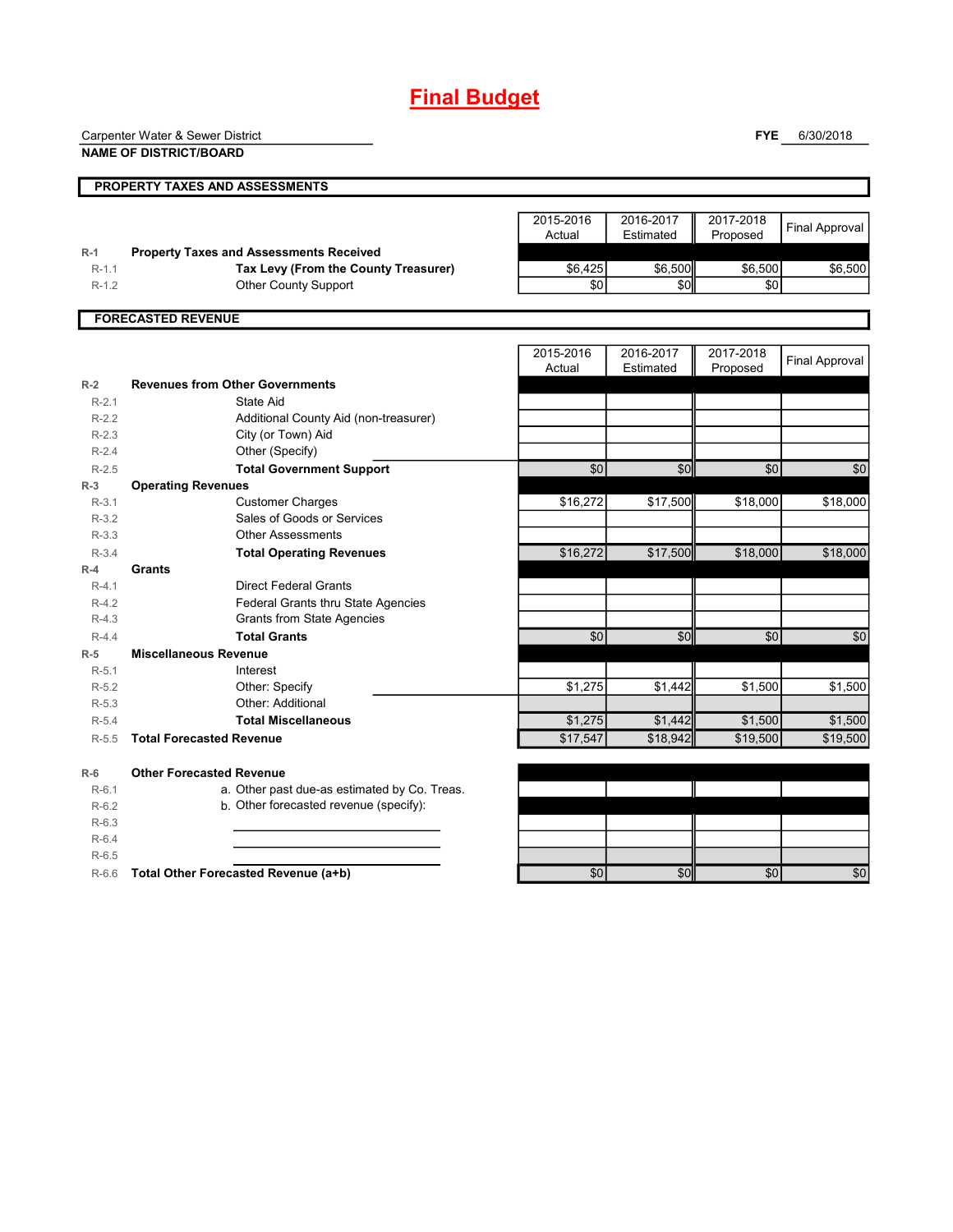# **CAPITAL OUTLAY BUDGET**

| E-1       | <b>Capital Outlay</b> |                         |
|-----------|-----------------------|-------------------------|
| $E - 1.1$ |                       | <b>Real Property</b>    |
| $F-12$    |                       | Vehicles                |
| $F-1.3$   |                       | <b>Office Equipment</b> |
| $F-14$    |                       | Other (Specify)         |
| $F-1.5$   |                       |                         |
| $F-16$    |                       |                         |
| $E - 1.7$ |                       |                         |
| E-1.8     | TOTAL CAPITAL OUTLAY  |                         |

|         |                             |                      | 2015-2016 | 2016-2017 | 2017-2018 |                       |
|---------|-----------------------------|----------------------|-----------|-----------|-----------|-----------------------|
|         |                             |                      | Actual    | Estimated | Proposed  | <b>Final Approval</b> |
|         | <b>Capital Outlay</b>       |                      |           |           |           |                       |
| $E-1.1$ |                             | <b>Real Property</b> | \$27,783  | \$0       | \$0       |                       |
| $E-1.2$ |                             | Vehicles             |           |           |           |                       |
| $E-1.3$ |                             | Office Equipment     |           | \$0       | \$0       |                       |
| $E-1.4$ |                             | Other (Specify)      |           |           |           |                       |
| $E-1.5$ |                             |                      |           |           |           |                       |
| $E-1.6$ |                             |                      |           |           |           |                       |
| $E-1.7$ |                             |                      |           |           |           |                       |
| $E-1.8$ | <b>TOTAL CAPITAL OUTLAY</b> |                      | \$27,783  | \$0       | \$0       | \$0                   |

### **ADMINISTRATION BUDGET**

|           |                                      |                                 | Actual  | Estimated |
|-----------|--------------------------------------|---------------------------------|---------|-----------|
| $E-2$     | <b>Personnel Services</b>            |                                 |         |           |
| $E - 2.1$ |                                      | Administrator                   | \$1,473 | \$2,721   |
| $E - 2.2$ |                                      | Secretary                       |         |           |
| $E - 2.3$ |                                      | Clerical                        |         |           |
| $E-2.4$   |                                      | Other (Specify)                 |         |           |
| $E - 2.5$ |                                      |                                 |         |           |
| $E-2.6$   |                                      |                                 |         |           |
| $E - 2.7$ |                                      |                                 |         |           |
| $E-3$     | <b>Board Expenses</b>                |                                 |         |           |
| $E - 3.1$ |                                      | Travel                          |         |           |
| $E - 3.2$ |                                      | Mileage                         |         |           |
| $E - 3.3$ |                                      | Other (Specify)                 |         |           |
| $E - 3.4$ |                                      |                                 |         |           |
| $E - 3.5$ |                                      |                                 |         |           |
| $E - 3.6$ |                                      |                                 |         |           |
| $E-4$     | <b>Contractual Services</b>          |                                 |         |           |
| $E - 4.1$ |                                      | Legal                           | \$280   |           |
| $E-4.2$   |                                      | Accounting/Auditing             |         |           |
| $E-4.3$   |                                      | Other (Specify)                 |         |           |
| $E - 4.4$ |                                      |                                 |         |           |
| $E-4.5$   |                                      |                                 |         |           |
| $E-4.6$   |                                      |                                 |         |           |
| $E-5$     | <b>Other Administrative Expenses</b> |                                 |         |           |
| $E - 5.1$ |                                      | <b>Office Supplies</b>          | \$290   |           |
| $E-5.2$   |                                      | Office equipment, rent & repair | \$418   |           |
| $E - 5.3$ |                                      | Education                       |         |           |
| $E - 5.4$ |                                      | Registrations                   |         |           |
| $E - 5.5$ |                                      | Other (Specify)                 |         |           |
| $E - 5.6$ |                                      | postage                         | \$292   | \$181     |
| $E - 5.7$ |                                      | advertising                     | \$24    | \$62      |
| $E - 5.8$ |                                      |                                 |         |           |
| $E-6$     | <b>TOTAL ADMINISTRATION</b>          |                                 | \$2,777 | \$2,964   |

| <b>Personnel Services</b><br>Ż<br>\$3,045<br>\$2,721<br>\$1,473<br>Administrator<br>Secretary<br>Clerical<br>Other (Specify)<br><b>Board Expenses</b><br>Travel<br>Mileage<br>Other (Specify) |         |
|-----------------------------------------------------------------------------------------------------------------------------------------------------------------------------------------------|---------|
| $E - 2.1$<br>$E - 2.2$<br>$E-2.3$<br>$E - 2.4$<br>$E - 2.5$<br>$E - 2.6$<br>$E - 2.7$<br>$\overline{\phantom{a}}$                                                                             |         |
|                                                                                                                                                                                               | \$3,045 |
|                                                                                                                                                                                               |         |
|                                                                                                                                                                                               |         |
|                                                                                                                                                                                               |         |
|                                                                                                                                                                                               |         |
|                                                                                                                                                                                               |         |
|                                                                                                                                                                                               |         |
| $E-3.1$<br>$E-3.2$<br>$E - 3.3$<br>$E - 3.4$<br>$E-3.5$<br>$E - 3.6$                                                                                                                          |         |
|                                                                                                                                                                                               |         |
|                                                                                                                                                                                               |         |
|                                                                                                                                                                                               |         |
|                                                                                                                                                                                               |         |
|                                                                                                                                                                                               |         |
|                                                                                                                                                                                               |         |
| Ļ.<br><b>Contractual Services</b>                                                                                                                                                             |         |
| \$280<br>$E - 4.1$<br>Legal                                                                                                                                                                   |         |
| $E - 4.2$<br>Accounting/Auditing                                                                                                                                                              |         |
| Other (Specify)<br>$E - 4.3$                                                                                                                                                                  |         |
| $E - 4.4$                                                                                                                                                                                     |         |
| $E - 4.5$                                                                                                                                                                                     |         |
| $E - 4.6$                                                                                                                                                                                     |         |
| <b>Other Administrative Expenses</b><br>5                                                                                                                                                     |         |
| \$290<br><b>Office Supplies</b><br>$E - 5.1$                                                                                                                                                  |         |
| Office equipment, rent & repair<br>\$418<br>$E - 5.2$                                                                                                                                         |         |
| Education<br>$E - 5.3$                                                                                                                                                                        |         |
| $E - 5.4$<br>Registrations                                                                                                                                                                    |         |
| Other (Specify)<br>$E - 5.5$                                                                                                                                                                  |         |
| \$292<br>\$181<br>$E - 5.6$<br>postage                                                                                                                                                        |         |
| \$24<br>$E - 5.7$<br>\$62<br>advertising                                                                                                                                                      |         |
| $E - 5.8$                                                                                                                                                                                     |         |
| \$3,045<br>\$2,777<br>\$2,964<br>ŝ<br><b>TOTAL ADMINISTRATION</b>                                                                                                                             | \$3,045 |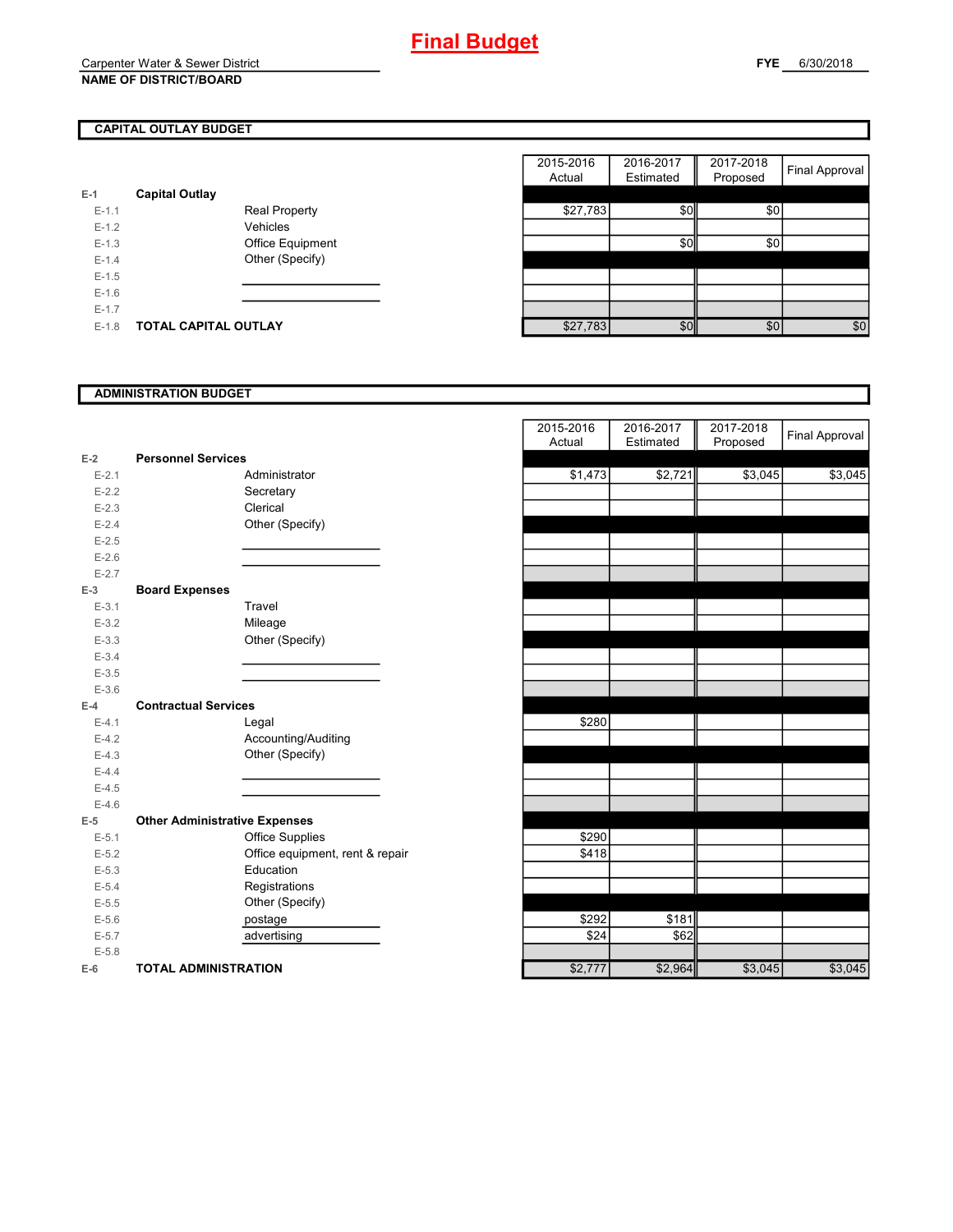# **OPERATIONS BUDGET**

| $E-7$     | <b>Personnel Services</b>              |                          |
|-----------|----------------------------------------|--------------------------|
| $E - 7.1$ |                                        | Wages--Operations        |
| $E - 7.2$ |                                        | <b>Service Contracts</b> |
| $E - 7.3$ |                                        | Other (Specify)          |
| $E - 7.4$ |                                        |                          |
| $E - 7.5$ |                                        |                          |
| $E - 7.6$ |                                        |                          |
| $E-8$     | <b>Travel</b>                          |                          |
| $E-8.1$   |                                        | Mileage                  |
| $E-8.2$   |                                        | Other (Specify)          |
| $E-8.3$   |                                        |                          |
| $E - 8.4$ |                                        |                          |
| $E-8.5$   |                                        |                          |
| $E-9$     | <b>Operating supplies (List)</b>       |                          |
| $E-9.1$   |                                        | operator & testing       |
| $E-9.2$   |                                        | tank paint & pumps       |
| $E-9.3$   |                                        |                          |
| $E-9.4$   |                                        |                          |
| $E-9.5$   |                                        |                          |
| $E-10$    | <b>Program Services (List)</b>         |                          |
| $E-10.1$  |                                        |                          |
| $E-10.2$  |                                        |                          |
| $E-10.3$  |                                        |                          |
| $E-10.4$  |                                        |                          |
| $E-10.5$  |                                        |                          |
| $E-11$    | <b>Contractual Arrangements (List)</b> |                          |
| $E-11.1$  |                                        |                          |
| $E-11.2$  |                                        | lease                    |
| $E-11.3$  |                                        |                          |
| $E-11.4$  |                                        |                          |
| $E-11.5$  |                                        |                          |
| $E-12$    | <b>Other operations (Specify)</b>      |                          |
| $E-12.1$  |                                        |                          |
| $E-12.2$  |                                        | repairs                  |
| $E-12.3$  |                                        | utilities                |
| $E-12.4$  |                                        |                          |
| $E-12.5$  |                                        |                          |
| $E-13$    | <b>TOTAL OPERATIONS</b>                |                          |

|                 |                                        | 2015-2016 | 2016-2017 | 2017-2018 | <b>Final Approval</b> |
|-----------------|----------------------------------------|-----------|-----------|-----------|-----------------------|
|                 |                                        | Actual    | Estimated | Proposed  |                       |
| 7               | <b>Personnel Services</b>              |           |           |           |                       |
| $E - 7.1$       | Wages--Operations                      | \$0       | \$0       | \$0       |                       |
| $E - 7.2$       | Service Contracts                      |           |           |           |                       |
| $E - 7.3$       | Other (Specify)                        |           |           |           |                       |
| $E - 7.4$       |                                        |           |           |           |                       |
| $E - 7.5$       |                                        |           |           |           |                       |
| $E - 7.6$       |                                        |           |           |           |                       |
| 8               | <b>Travel</b>                          |           |           |           |                       |
| $E-8.1$         | Mileage                                |           |           |           |                       |
| $E-8.2$         | Other (Specify)                        |           |           |           |                       |
| $E - 8.3$       |                                        |           |           |           |                       |
| $E - 8.4$       |                                        |           |           |           |                       |
| $E-8.5$         |                                        |           |           |           |                       |
| 9               | <b>Operating supplies (List)</b>       |           |           |           |                       |
| $E-9.1$         | operator & testing                     | \$9,713   | \$11,218  | \$13,000  | \$13,000              |
| $E-9.2$         | tank paint & pumps                     |           |           | \$10,000  | \$10,000              |
| $E-9.3$         |                                        |           |           |           |                       |
| $E-9.4$         |                                        |           |           |           |                       |
| $E-9.5$         |                                        |           |           |           |                       |
| 10              | <b>Program Services (List)</b>         |           |           |           |                       |
| $E-10.1$        |                                        |           |           |           |                       |
| $E-10.2$        |                                        |           |           |           |                       |
| $E-10.3$        |                                        |           |           |           |                       |
| $E-10.4$        |                                        |           |           |           |                       |
| $E-10.5$        |                                        |           |           |           |                       |
| $11 -$          | <b>Contractual Arrangements (List)</b> |           |           |           |                       |
| $E-11.1$        |                                        |           |           |           |                       |
| $E-11.2$        | lease                                  | \$10      | \$10      | \$10      | \$10                  |
| $E-11.3$        |                                        |           |           |           |                       |
| $E-11.4$        |                                        |           |           |           |                       |
| $E-11.5$        |                                        |           |           |           |                       |
| 12              | <b>Other operations (Specify)</b>      |           |           |           |                       |
| $E-12.1$        |                                        |           |           |           |                       |
| $E-12.2$        | repairs                                | \$7,776   | \$5,806   | \$4,900   | \$4,900               |
| $E-12.3$        | utilities                              | \$2,883   | \$3,661   | \$4,600   | \$4,600               |
| $E-12.4$        |                                        |           |           |           |                       |
| $E-12.5$        |                                        |           |           |           |                       |
| 40 <sup>2</sup> | TOTAL ODEDATIONS                       | മാറ ാഠി   | 000005    | 022511    | 022510                |

### **FYE** 6/30/2018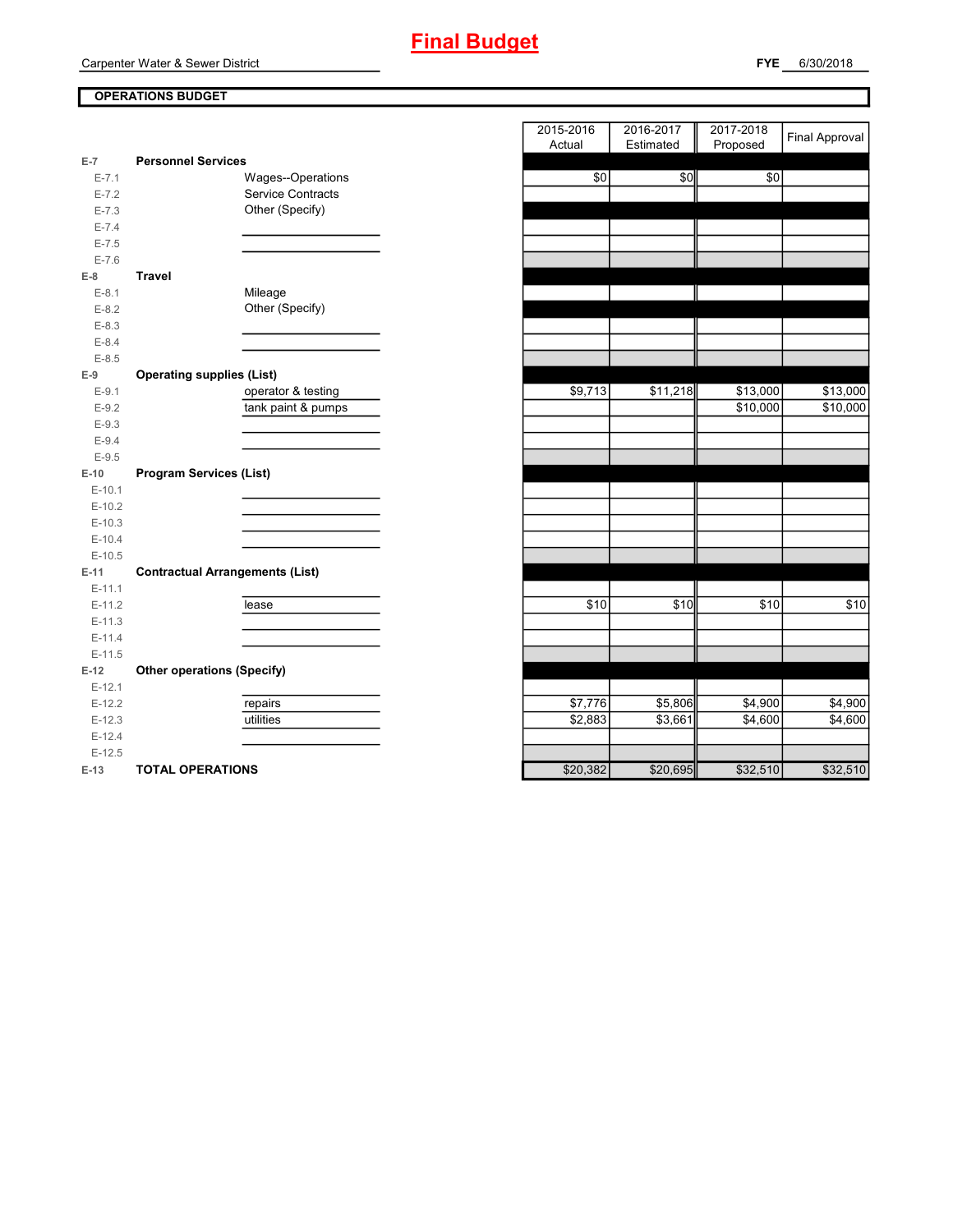# **INDIRECT COSTS BUDGET**

| E-14     | Insurance                     |
|----------|-------------------------------|
| $E-14.1$ | Liability                     |
| $E-14.2$ | <b>Buildings and vehicles</b> |
| $F-14.3$ | Equipment                     |
| $F-144$  | Other (Specify)               |
| $E-14.5$ |                               |
| $F-146$  |                               |
| $F-147$  |                               |
| $E-15$   | Indirect payroll costs:       |
| $F-151$  | FICA (Social Security) taxes  |
| $E-15.2$ | <b>Workers Compensation</b>   |
| $E-15.3$ | Unemployment Taxes            |
| $F-154$  | Retirement                    |
| $E-15.5$ | Health Insurance              |
| $F-156$  | Other (Specify)               |
| $E-15.7$ |                               |
| $E-15.8$ |                               |
| $E-15.9$ |                               |
| $E-16$   | <b>Depreciation Expenses</b>  |
| E-17     | <b>TOTAL INDIRECT COSTS</b>   |

|                              | 2015-2016<br>Actual | 2016-2017<br>Estimated | 2017-2018<br>Proposed | <b>Final Approval</b> |
|------------------------------|---------------------|------------------------|-----------------------|-----------------------|
| <b>Insurance</b>             |                     |                        |                       |                       |
| Liability                    | \$600               | \$600                  | \$600                 | \$600                 |
| Buildings and vehicles       | \$3,076             |                        | \$3,276               | \$3,276               |
| Equipment                    |                     |                        |                       |                       |
| Other (Specify)              |                     |                        |                       |                       |
|                              |                     |                        |                       |                       |
|                              |                     |                        |                       |                       |
|                              |                     |                        |                       |                       |
| Indirect payroll costs:      |                     |                        |                       |                       |
| FICA (Social Security) taxes |                     |                        |                       |                       |
| <b>Workers Compensation</b>  |                     |                        |                       |                       |
| <b>Unemployment Taxes</b>    |                     |                        |                       |                       |
| Retirement                   |                     |                        |                       |                       |
| Health Insurance             |                     |                        |                       |                       |
| Other (Specify)              |                     |                        |                       |                       |
|                              |                     |                        |                       |                       |
|                              |                     |                        |                       |                       |
|                              |                     |                        |                       |                       |
| <b>Depreciation Expenses</b> |                     |                        |                       |                       |
| <b>TOTAL INDIRECT COSTS</b>  | \$3,676             |                        | \$3,876               | \$3,876               |
|                              |                     |                        |                       | \$3,176<br>\$3,776    |

#### **DEBT SERVICE BUDGET**

|         |                           | 2015-2016 | 2016-2017 | 2017-2018 |                |
|---------|---------------------------|-----------|-----------|-----------|----------------|
|         |                           | Actual    | Estimated | Proposed  | Final Approval |
| $D-1$   | <b>Debt Service</b>       |           |           |           |                |
| $D-1.1$ | Principal                 |           |           |           |                |
| $D-1.2$ | Interest                  |           |           |           |                |
| $D-1.3$ | Fees                      |           |           |           |                |
| $D-2$   | <b>TOTAL DEBT SERVICE</b> | \$0       | \$0       | \$0       | \$0            |